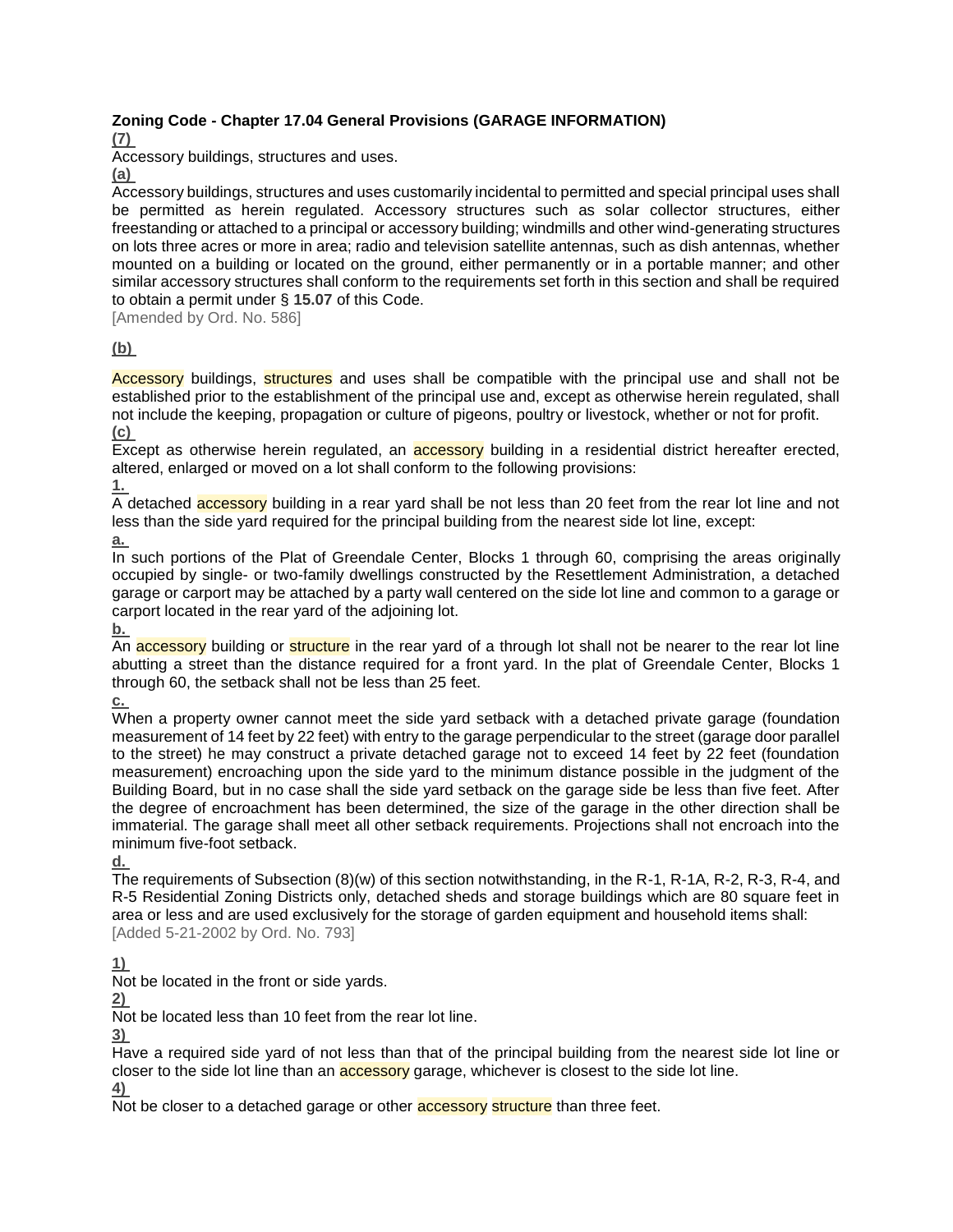### **[5\)](https://www.ecode360.com/113280#113280)**

Not exceed a maximum height of eight feet as measured from grade to the highest point of the roof structure.

**[6\)](https://www.ecode360.com/113281#113281)**

Not be constructed within any drainage or utility easements nor within any drainage swale or drainage course.

**[7\)](https://www.ecode360.com/113282#113282)**

Not be constructed of exposed steel or clad with steel (unless it matches the siding of the principal residential structure) but may be clad with aluminum or vinyl siding materials. Said cladding materials and roof materials shall match the colors and material type of the existing residential structure or other material approved by the Building Board.

**[8\)](https://www.ecode360.com/113283#113283)**

Said sheds and storage buildings for garden equipment shall have architectural plans approved by the Village Building Board. Said architectural plans shall include building elevations and floor plan, including dimensions of height, width, and length, as well as an indication for materials proposed to be used. In addition, for prefabricated sheds and storage buildings for garden equipment, a copy of the manufacturer's brochure, photographs, and assembly instructions shall be submitted.

#### **[9\)](https://www.ecode360.com/113284#113284)**

The Village Building Board may require a landscape plan to be prepared for review and approval of the Village Building Board. If a landscape plan is required by the Village Building Board, said landscape plan shall indicate either in writing or graphically on a drawing the location, number, type (common name and scientific name for plant materials), and size of all proposed landscape plantings. Any landscape plant materials which may be required by the Village Building Board shall be installed at the time of the construction of the shed or storage building.

**[10\)](https://www.ecode360.com/113285#113285)**

Be limited to one detached shed or storage building used exclusively for the storage of garden equipment and household items per lot or parcel.

**[2.](https://www.ecode360.com/113288#113288)**

A detached accessory building or when attached to the principal building shall not be located in a front yard or a required side yard or side yard abutting a street.

**[3.](https://www.ecode360.com/113289#113289)**

A detached accessory building shall not be nearer than five feet to the nearest wall of the principal building or within 60 feet of the front lot line.

### **[\(d\)](https://www.ecode360.com/113291#113291)**

No **accessory** building located in a rear yard shall exceed one story or 17 feet in height, whichever is lower. The total ground floor of all detached accessory buildings in a rear vard shall not be more than 15% of the total area of the rear yard. In the R-1 through R-3 Residence Districts, no more than two detached accessory buildings are permitted in any rear yard, and the total square footage shall not exceed 720 square feet even if the percentage of total area is less than 15%.

[Amended by Ord. No. 659]

# **[\(e\)](https://www.ecode360.com/113292#113292)**

Accessory buildings in business, office, research and manufacturing districts shall conform to setbacks for the principal building to which they are **accessory**.

**[\(f\)](https://www.ecode360.com/113293#113293)**

Any major recreational facility to be established in a residential district shall not extend closer than 20 feet to the rear lot line and shall conform to the side yard and front yard setbacks for the principal building to which the major recreational facility is accessory. Fencing, landscaping, lighting and other buffer or safety precautions may be required at the discretion of the Building Board; provided, however, that the installation of such items shall be approved by the Building Board.

**[\(8\)](https://www.ecode360.com/113295#113295)**

Permitted **accessory** buildings, **structures** and uses. Except as otherwise regulated herein for a specific permitted or special use, the following **accessory** buildings, **structures** and uses are permitted and may be obstructions in yards as follows: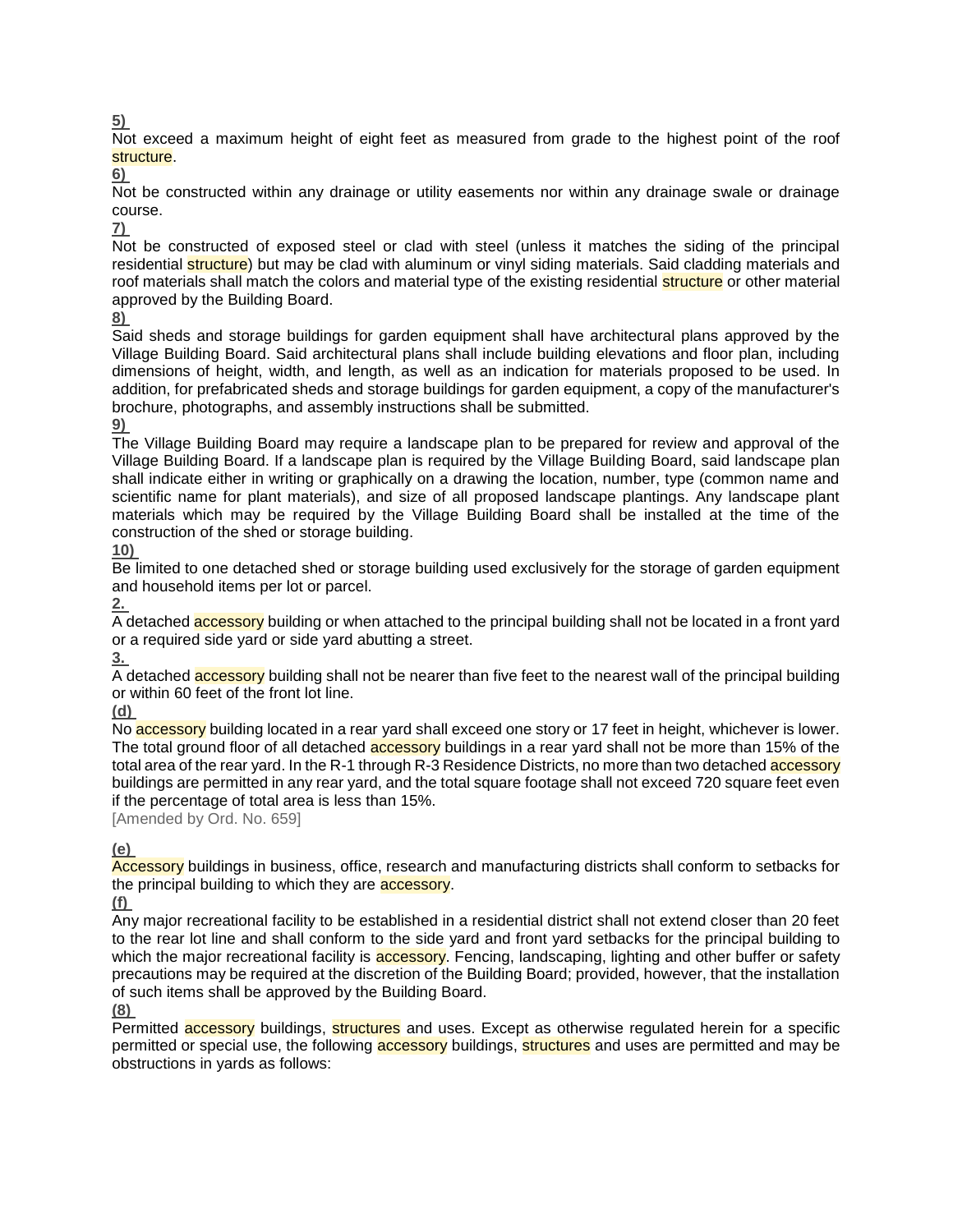|     |                                                                                                                                                                                                                                                                                                                                                                                                                                                                                                                                                                                                                                                                                                                                                                                                                                       | Front<br>Yards | <b>Interior</b><br><b>Side</b><br>Yards | Rear<br>Yards |
|-----|---------------------------------------------------------------------------------------------------------------------------------------------------------------------------------------------------------------------------------------------------------------------------------------------------------------------------------------------------------------------------------------------------------------------------------------------------------------------------------------------------------------------------------------------------------------------------------------------------------------------------------------------------------------------------------------------------------------------------------------------------------------------------------------------------------------------------------------|----------------|-----------------------------------------|---------------|
| (a) | Awnings or canopies, attached, projecting not more than 25% of the X<br>width or depth of a yard                                                                                                                                                                                                                                                                                                                                                                                                                                                                                                                                                                                                                                                                                                                                      |                | X                                       | X             |
| (b) | Arbors or trellises                                                                                                                                                                                                                                                                                                                                                                                                                                                                                                                                                                                                                                                                                                                                                                                                                   |                |                                         | X             |
| (c) | Air-conditioning equipment shelters                                                                                                                                                                                                                                                                                                                                                                                                                                                                                                                                                                                                                                                                                                                                                                                                   |                |                                         | X.            |
| (d) | <b>Balconies</b>                                                                                                                                                                                                                                                                                                                                                                                                                                                                                                                                                                                                                                                                                                                                                                                                                      |                |                                         | X             |
| (e) | Bays extending less than 50% of the length of the building wall and X<br>projecting not more than 2 feet into a yard                                                                                                                                                                                                                                                                                                                                                                                                                                                                                                                                                                                                                                                                                                                  |                | X                                       | X             |
| (f) | Bay windows projecting not more than 3 feet into a yard                                                                                                                                                                                                                                                                                                                                                                                                                                                                                                                                                                                                                                                                                                                                                                               | X              | X                                       | X             |
| (g) | Chimneys, attached, projecting not more than 24 inches into a yard                                                                                                                                                                                                                                                                                                                                                                                                                                                                                                                                                                                                                                                                                                                                                                    | X              | X                                       | X.            |
| (h) | Eaves and gutters on principal buildings or attached <b>accessory</b> X<br>buildings projecting not more than 4 feet into a front and rear yard and<br>not more than 24 inches into a side yard. Eaves and gutters on<br>detached <b>accessory</b> buildings may project not more than 24 inches<br>into required yards unless prohibited by other provisions of this<br>chapter.                                                                                                                                                                                                                                                                                                                                                                                                                                                     |                | X                                       | X             |
| (i) | Emergency shelters, attached or detached, when conforming also to<br>other codes and ordinances of the Village <sup>[1]</sup>                                                                                                                                                                                                                                                                                                                                                                                                                                                                                                                                                                                                                                                                                                         |                |                                         | X             |
| (j) | Fences, solid or open. Open fences not more than 5 feet 6 inches in<br>height may be constructed in residential districts within the required<br>interior side and rear yards. Open or solid fences within or abutting<br>residential districts not more than 6 feet 6 inches in height shall meet<br>interior side and rear yard offset requirements. In business,<br>manufacturing and agricultural districts, fences not exceeding 6 feet 6<br>inches in height are permissible and may be located in front and side<br>yards, except when the rear lot line adjoins a Village street or right-of-<br>way. Fencing for major recreational facilities is governed by<br>Subsection (7)(f). Fence height shall be measured as being the height<br>above the elevation of the surface of the ground immediately beneath<br>the fence. |                | X                                       | X.            |
| (k) | Fire escapes, open or enclosed, or fire towers may project into a X<br>required front yard or side yard adjoining a street not more than 5 feet<br>and into a required interior side yard or court not more than 3 1/2 feet.                                                                                                                                                                                                                                                                                                                                                                                                                                                                                                                                                                                                          |                | X                                       | X             |
| (1) | Flagpoles                                                                                                                                                                                                                                                                                                                                                                                                                                                                                                                                                                                                                                                                                                                                                                                                                             | X              | X                                       | X             |
| (m) | Garages or carports, attached or detached                                                                                                                                                                                                                                                                                                                                                                                                                                                                                                                                                                                                                                                                                                                                                                                             |                |                                         | X             |
| (n) | Growing of farm and garden crops in the open                                                                                                                                                                                                                                                                                                                                                                                                                                                                                                                                                                                                                                                                                                                                                                                          |                | X                                       | X             |
| (0) | Home occupations, provided that such occupation is not conducted Not permitted in any yard<br>from an <b>accessory</b> building                                                                                                                                                                                                                                                                                                                                                                                                                                                                                                                                                                                                                                                                                                       |                |                                         |               |

(p) Where specifically approved by the Village Board, after referral to the Plan Commission and subject to all conditions imposed in such approval, the keeping of horses and other livestock and poultry for noncommercial purposes as accessory to a single-family dwelling on a lot not less than 5 acres in area, provided that buildings or structures for such **accessory** uses are located not less than 150 feet from any lot line. Adequate fencing, landscaping and maximum practical conditions of neatness and sanitation shall be maintained to avoid detrimental effects on surrounding uses. No more than 1 horse, other livestock or poultry per acre shall be permitted.

X